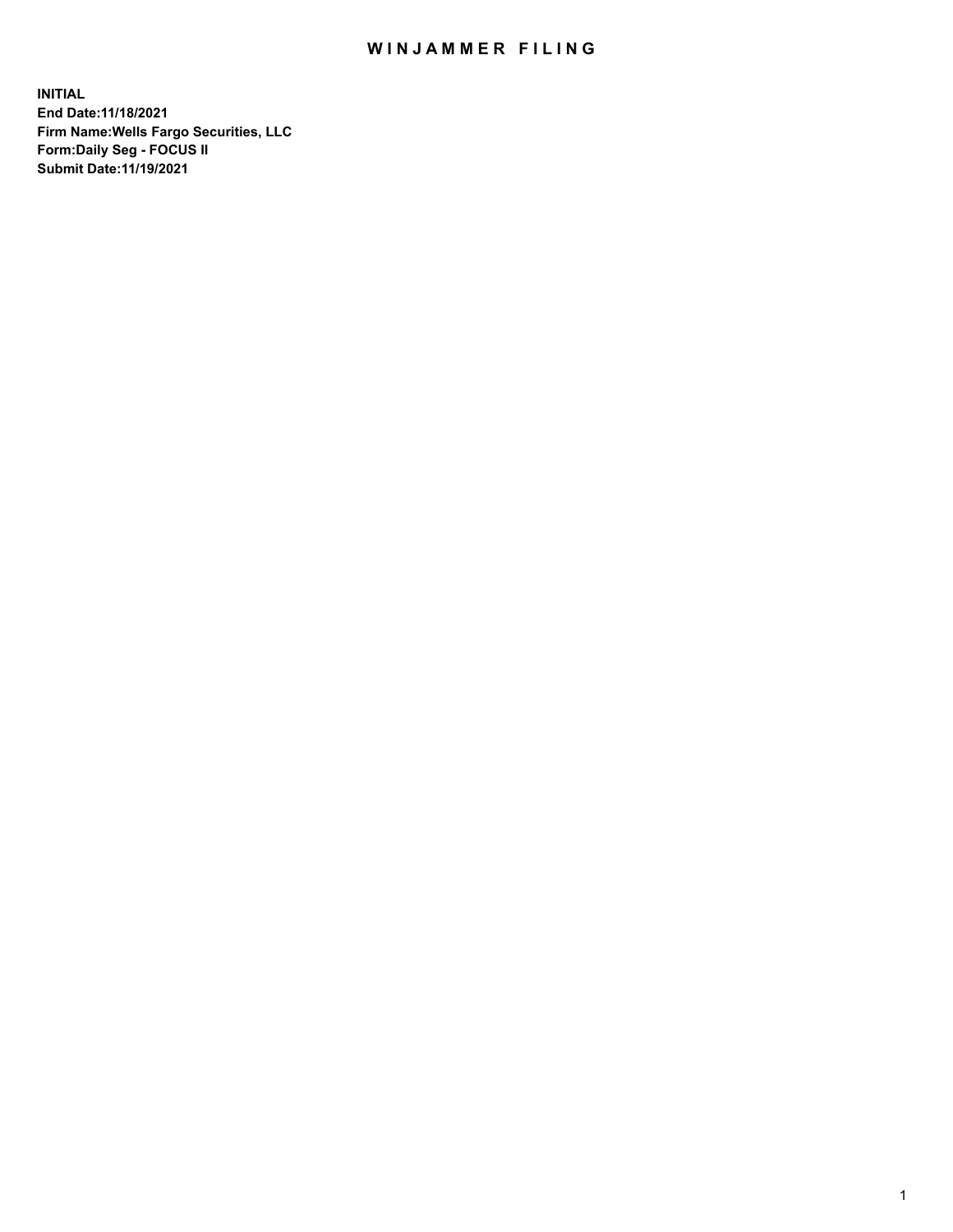**INITIAL End Date:11/18/2021 Firm Name:Wells Fargo Securities, LLC Form:Daily Seg - FOCUS II Submit Date:11/19/2021 Daily Segregation - Cover Page**

| Name of Company                                                                                                                                                                                                                                                                                                                | <b>Wells Fargo Securities LLC</b>                      |
|--------------------------------------------------------------------------------------------------------------------------------------------------------------------------------------------------------------------------------------------------------------------------------------------------------------------------------|--------------------------------------------------------|
| <b>Contact Name</b>                                                                                                                                                                                                                                                                                                            | <b>James Gnall</b>                                     |
| <b>Contact Phone Number</b>                                                                                                                                                                                                                                                                                                    | 917-699-6822                                           |
| <b>Contact Email Address</b>                                                                                                                                                                                                                                                                                                   | james.w.gnall@wellsfargo.com                           |
| FCM's Customer Segregated Funds Residual Interest Target (choose one):<br>a. Minimum dollar amount: ; or<br>b. Minimum percentage of customer segregated funds required:% ; or<br>c. Dollar amount range between: and; or<br>d. Percentage range of customer segregated funds required between: % and %.                       | 125,000,000<br><u>0</u><br><u>00</u><br>0 <sub>0</sub> |
| FCM's Customer Secured Amount Funds Residual Interest Target (choose one):<br>a. Minimum dollar amount: ; or<br>b. Minimum percentage of customer secured funds required:%; or<br>c. Dollar amount range between: and; or<br>d. Percentage range of customer secured funds required between: % and %.                          | 35,000,000<br><u>0</u><br>00<br>0 <sub>0</sub>         |
| FCM's Cleared Swaps Customer Collateral Residual Interest Target (choose one):<br>a. Minimum dollar amount: ; or<br>b. Minimum percentage of cleared swaps customer collateral required:% ; or<br>c. Dollar amount range between: and; or<br>d. Percentage range of cleared swaps customer collateral required between:% and%. | 360,000,000<br><u>0</u><br>0 Q<br>00                   |

Attach supporting documents CH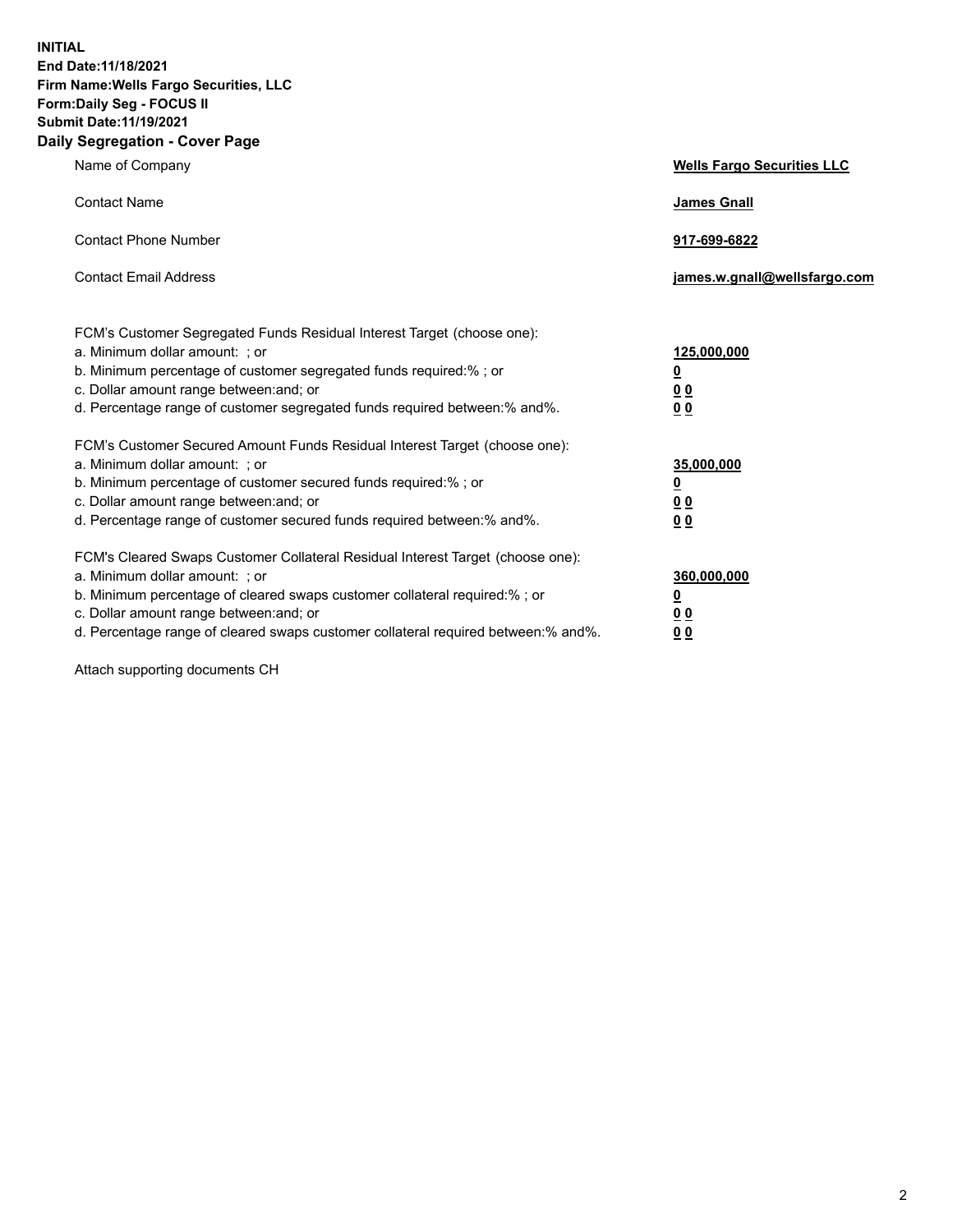**INITIAL End Date:11/18/2021 Firm Name:Wells Fargo Securities, LLC Form:Daily Seg - FOCUS II Submit Date:11/19/2021**

## **Daily Segregation - Secured Amounts**

|     | Foreign Futures and Foreign Options Secured Amounts                                         |                                |
|-----|---------------------------------------------------------------------------------------------|--------------------------------|
|     | Amount required to be set aside pursuant to law, rule or regulation of a foreign            | $0$ [7305]                     |
|     | government or a rule of a self-regulatory organization authorized thereunder                |                                |
| 1.  | Net ledger balance - Foreign Futures and Foreign Option Trading - All Customers             |                                |
|     | A. Cash                                                                                     | 153,327,632 [7315]             |
|     | B. Securities (at market)                                                                   | 189,603,860 [7317]             |
| 2.  | Net unrealized profit (loss) in open futures contracts traded on a foreign board of trade   | 219,796,664 [7325]             |
| 3.  | Exchange traded options                                                                     |                                |
|     | a. Market value of open option contracts purchased on a foreign board of trade              | $0$ [7335]                     |
|     | b. Market value of open contracts granted (sold) on a foreign board of trade                | $0$ [7337]                     |
| 4.  | Net equity (deficit) (add lines 1. 2. and 3.)                                               | 562,728,156 [7345]             |
| 5.  | Account liquidating to a deficit and account with a debit balances - gross amount           | 3,314,555 [7351]               |
|     | Less: amount offset by customer owned securities                                            | -3,313,992 [7352] 563 [7354]   |
| 6.  | Amount required to be set aside as the secured amount - Net Liquidating Equity              | 562,728,719 [7355]             |
|     | Method (add lines 4 and 5)                                                                  |                                |
| 7.  | Greater of amount required to be set aside pursuant to foreign jurisdiction (above) or line | 562,728,719 [7360]             |
|     | 6.                                                                                          |                                |
|     | FUNDS DEPOSITED IN SEPARATE REGULATION 30.7 ACCOUNTS                                        |                                |
| 1.  | Cash in banks                                                                               |                                |
|     | A. Banks located in the United States                                                       | 99,114,325 [7500]              |
|     | B. Other banks qualified under Regulation 30.7                                              | 135,017,864 [7520] 234,132,189 |
|     |                                                                                             | [7530]                         |
| 2.  | <b>Securities</b>                                                                           |                                |
|     | A. In safekeeping with banks located in the United States                                   | 122,120,299 [7540]             |
|     | B. In safekeeping with other banks qualified under Regulation 30.7                          | 0 [7560] 122,120,299 [7570]    |
| 3.  | Equities with registered futures commission merchants                                       |                                |
|     | A. Cash                                                                                     | -29,605,960 [7580]             |
|     | <b>B.</b> Securities                                                                        | 87,493,364 [7590]              |
|     | C. Unrealized gain (loss) on open futures contracts                                         | 65,711,784 [7600]              |
|     | D. Value of long option contracts                                                           | $0$ [7610]                     |
|     | E. Value of short option contracts                                                          | 0 [7615] 123,599,188 [7620]    |
| 4.  | Amounts held by clearing organizations of foreign boards of trade                           |                                |
|     | A. Cash                                                                                     | $0$ [7640]                     |
|     | <b>B.</b> Securities                                                                        | $0$ [7650]                     |
|     | C. Amount due to (from) clearing organization - daily variation                             | $0$ [7660]                     |
|     | D. Value of long option contracts                                                           | $0$ [7670]                     |
|     | E. Value of short option contracts                                                          | 0 [7675] 0 [7680]              |
| 5.  | Amounts held by members of foreign boards of trade                                          |                                |
|     | A. Cash                                                                                     | -71,255,514 [7700]             |
|     | <b>B.</b> Securities                                                                        | 215,090,420 [7710]             |
|     | C. Unrealized gain (loss) on open futures contracts                                         | 105,424,032 [7720]             |
|     | D. Value of long option contracts                                                           | $0$ [7730]                     |
|     | E. Value of short option contracts                                                          | 0 [7735] 249,258,938 [7740]    |
| 6.  | Amounts with other depositories designated by a foreign board of trade                      | $0$ [7760]                     |
| 7.  | Segregated funds on hand                                                                    | $0$ [7765]                     |
| 8.  | Total funds in separate section 30.7 accounts                                               | 729,110,614 [7770]             |
| 9.  | Excess (deficiency) Set Aside for Secured Amount (subtract line 7 Secured Statement         | 166,381,895 [7380]             |
|     | Page 1 from Line 8)                                                                         |                                |
| 10. | Management Target Amount for Excess funds in separate section 30.7 accounts                 | 35,000,000 [7780]              |

11. Excess (deficiency) funds in separate 30.7 accounts over (under) Management Target **131,381,895** [7785]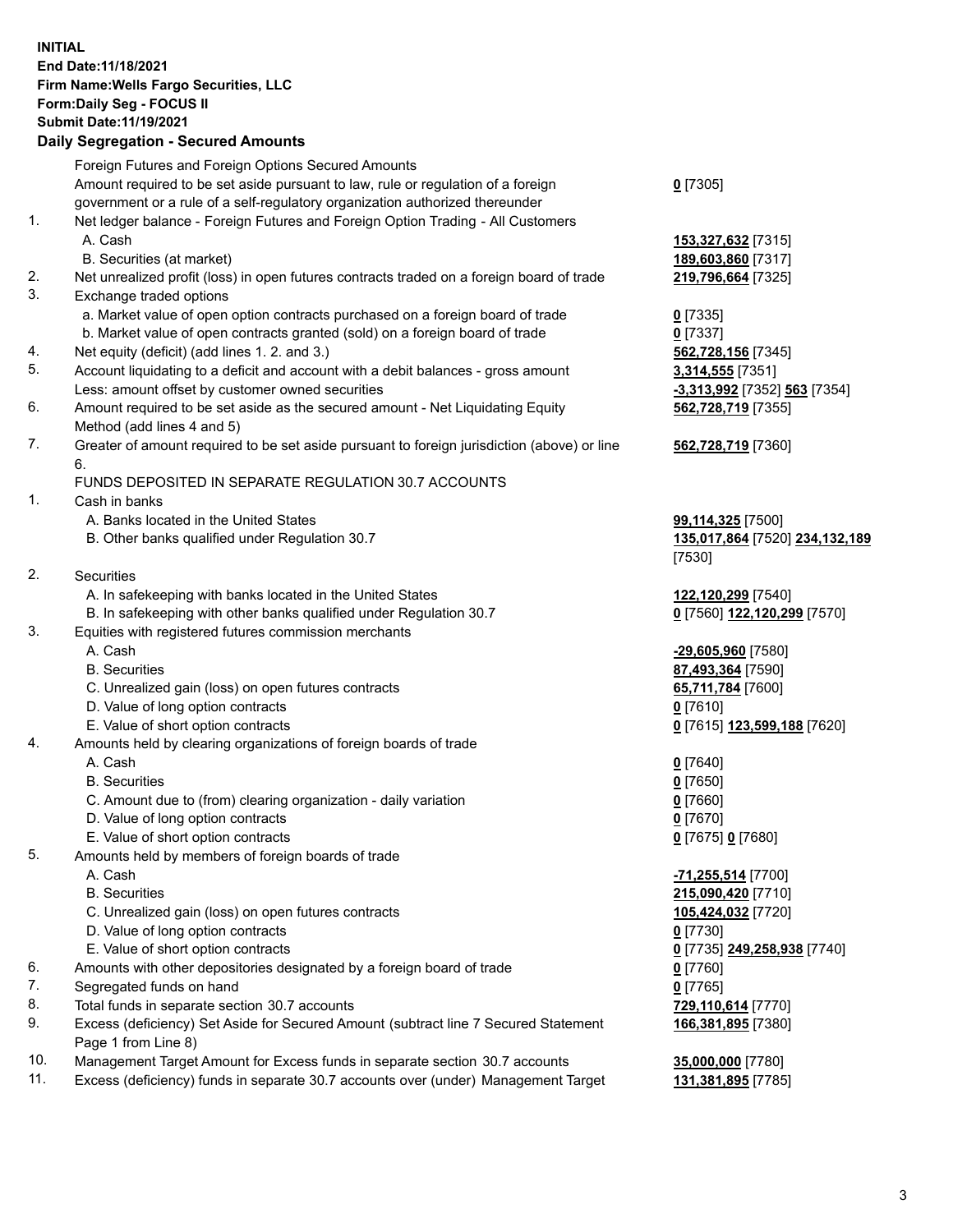**INITIAL End Date:11/18/2021 Firm Name:Wells Fargo Securities, LLC Form:Daily Seg - FOCUS II Submit Date:11/19/2021 Daily Segregation - Segregation Statement** SEGREGATION REQUIREMENTS(Section 4d(2) of the CEAct) 1. Net ledger balance A. Cash **3,511,007,747** [7010] B. Securities (at market) **1,828,190,023** [7020] 2. Net unrealized profit (loss) in open futures contracts traded on a contract market **-29,243,813** [7030] 3. Exchange traded options A. Add market value of open option contracts purchased on a contract market **1,812,193,960** [7032] B. Deduct market value of open option contracts granted (sold) on a contract market **-1,859,715,940** [7033] 4. Net equity (deficit) (add lines 1, 2 and 3) **5,262,431,977** [7040] 5. Accounts liquidating to a deficit and accounts with debit balances - gross amount **45,632,396** [7045] Less: amount offset by customer securities **-45,479,777** [7047] **152,619** [7050] 6. Amount required to be segregated (add lines 4 and 5) **5,262,584,596** [7060] FUNDS IN SEGREGATED ACCOUNTS 7. Deposited in segregated funds bank accounts A. Cash **211,834,761** [7070] B. Securities representing investments of customers' funds (at market) **665,257,448** [7080] C. Securities held for particular customers or option customers in lieu of cash (at market) **192,111,377** [7090] 8. Margins on deposit with derivatives clearing organizations of contract markets A. Cash **2,756,446,732** [7100] B. Securities representing investments of customers' funds (at market) **299,293,296** [7110] C. Securities held for particular customers or option customers in lieu of cash (at market) **1,636,078,646** [7120] 9. Net settlement from (to) derivatives clearing organizations of contract markets **29,819,611** [7130] 10. Exchange traded options A. Value of open long option contracts **1,812,193,960** [7132] B. Value of open short option contracts **-1,859,715,940** [7133] 11. Net equities with other FCMs A. Net liquidating equity **0** [7140] B. Securities representing investments of customers' funds (at market) **0** [7160] C. Securities held for particular customers or option customers in lieu of cash (at market) **0** [7170] 12. Segregated funds on hand **0** [7150] 13. Total amount in segregation (add lines 7 through 12) **5,743,319,891** [7180] 14. Excess (deficiency) funds in segregation (subtract line 6 from line 13) **480,735,295** [7190] 15. Management Target Amount for Excess funds in segregation **125,000,000** [7194] **355,735,295** [7198]

16. Excess (deficiency) funds in segregation over (under) Management Target Amount Excess